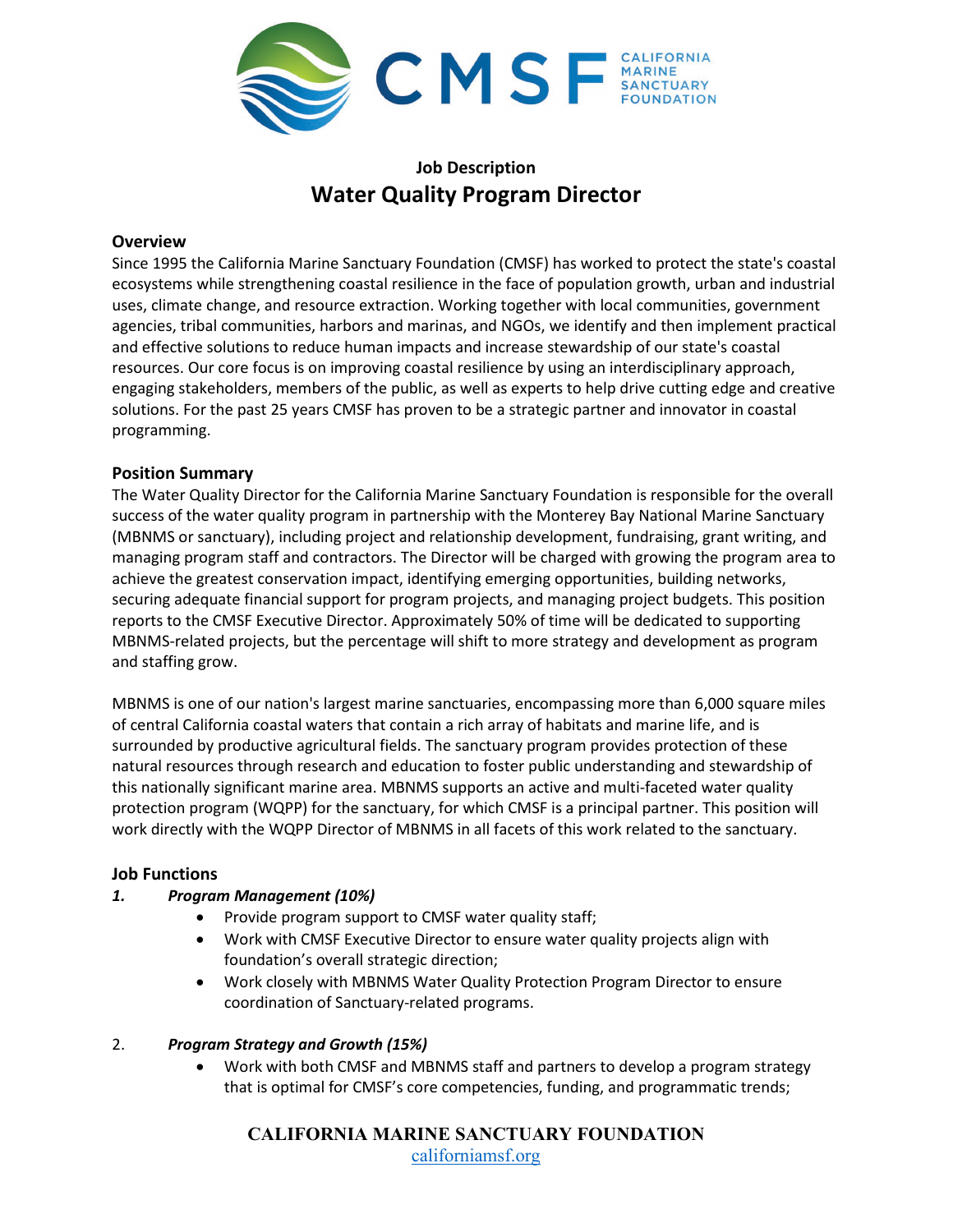

- Strengthen key relationships with partners and funders required to support water quality projects;
- Identify water quality funding opportunities, write grants, and secure funding adequate to meet the needs of new and existing water quality projects and personnel.

*3. Provide High-Level of Support for MBNMS Water Quality Protection Program (50%)*

- Support the coordination, recruitment, training, and sampling of water quality by volunteers working in watersheds draining to MBNMS;
- Support the MBNMS Agriculture Water Quality program in identifying best practices and innovative solutions for mitigating pollution from agriculture operations as well as promoting the science and success stories of these efforts;
- Work with municipalities and MBNMS to sample urban runoff, identify sources of pollutants and ensure information is available and useful to resource managers in determining solutions;
- Identify and pursue sources of funding to execute additional programs in support of the MBNMS Water Quality Protection Program;
- Analyze and report/share findings from all water quality monitoring efforts and use findings to reduce threats to water quality of the sanctuary.

# *4. Launch and Fund the Alliance for Solutions to Ag Plastic Pollution (ASAPP) (25%)*

- Lead work with CMSF staff and partners to fund and launch a project that will address plastic pollution in coastal agricultural fields, including increasing recycling of agricultural field plastic, diverting waste from landfills, and reducing the escape of agricultural field plastic into the environment;
- Leverage CMSF's 25-year partnership with MBNMS, along with The Nature Conservancy, Washington State University, the Central Coast Agricultural Water Quality Coalition, the University of California Cooperative Extension, Natural Resources Conservation Service, six Resource Conservation Districts, county Farm Bureaus, retail brands, and growers to drive innovative solutions and alternatives.

# **Position Requirements**

- Advanced degree or equivalent experience in natural sciences (chemistry, biology, environmental science or similar) with a focus on water quality, data analysis, and statistics;
- Demonstrated achievements in strategic planning, program growth, and project management;
- Grant development/fundraising experience with nonprofits and public institutions;
- Familiarity with regulatory water quality standards, and applicable federal and state policies;
- Experience recruiting, organizing, and supervising volunteers;
- Experience reporting water quality results to a variety of stakeholders;
- Outstanding written, verbal, and interpersonal communication skills as well as organizational skills;
- Aptitude for working collaboratively as a team member with diverse individuals and organizations;
- Demonstrated ability to work with an ethnically diverse population;
- Demonstrated ability to adapt as circumstances warranted; and
- Demonstrated ability to promote diversity, equity, and inclusion.

**CALIFORNIA MARINE SANCTUARY FOUNDATION** [californiamsf.org](http://www.californiamsf.org/)